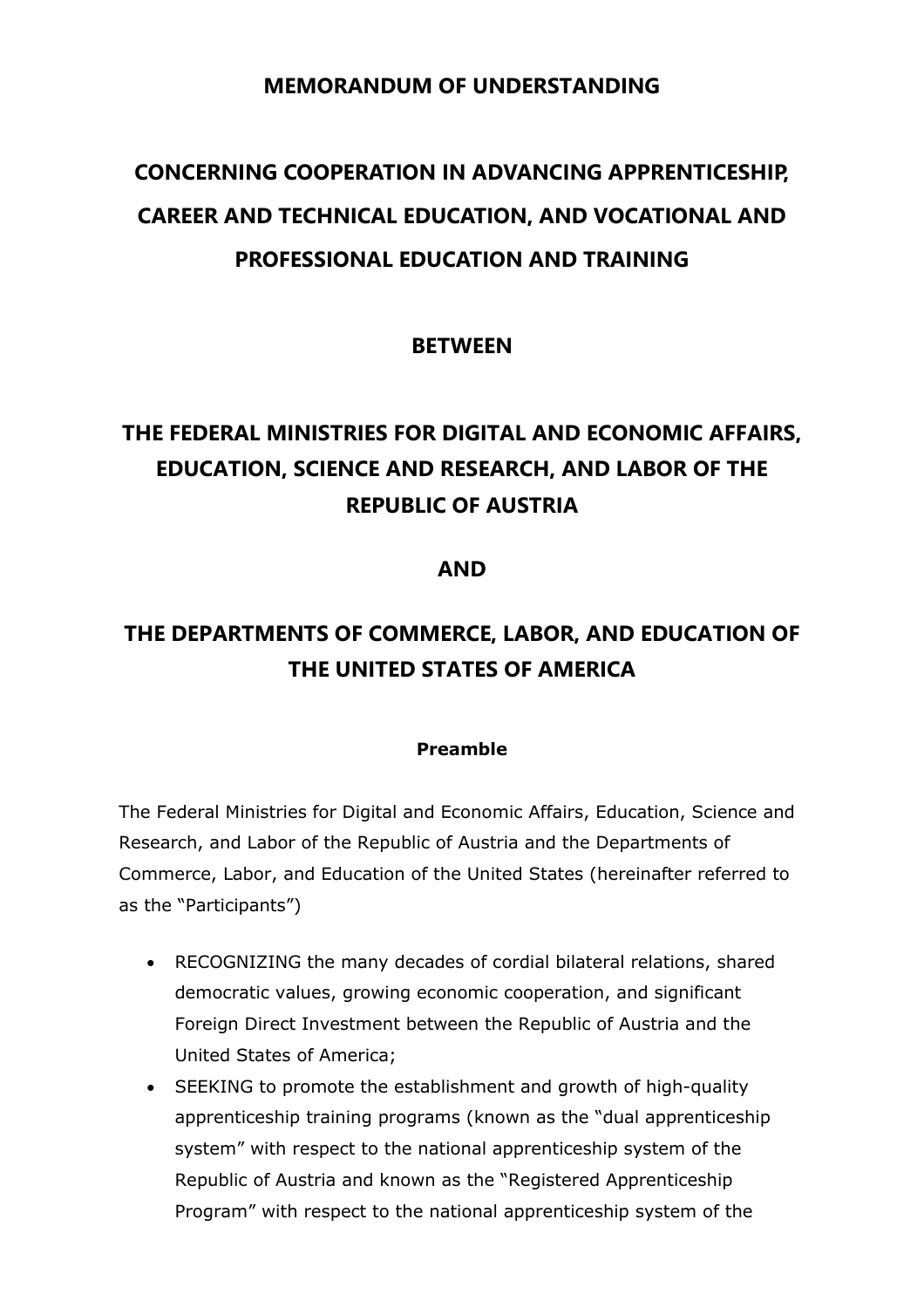United States), career and technical education (CTE), and vocational and professional education and training (VPET); and

• ACKNOWLEDGING the economic and social benefits associated with the formation and expansion of high-quality, diverse, equitable, accessible, and inclusive apprenticeship programs across a variety of sectors and occupations that can equip workers with the work-related competencies and credentials necessary to launch rewarding and remunerative careers, and that can provide employers with a trained and prepared workforce capable of increasing business productivity, and growth;

have reached the following understanding:

#### **SECTION I**

#### **Overall objective**

This Memorandum of Understanding (MOU) concerning cooperation to advance apprenticeship, CTE, and VPET seeks to strengthen bilateral collaboration and learning, with a focus on shared objectives related to apprenticeship, CTE, and VPET expansion, diversification, quality, and equity. The Participants intend to be guided by the following principles:

1.1 The purpose of the MOU is to develop the framework for the further cooperation between the Participants in expanding and strengthening apprenticeship, CTE, and VPET to help equip students and workers across a broad range of industries and sectors with occupational competencies developed and valued by employers, thus strengthening pathways to quality jobs and careers.

1.2 Collaborative efforts by the Participants that promote the development of effective, practice-oriented apprenticeships through the sharing of promising practices and the establishment of strong partnerships among industry, labor, education, and government are central to achieving this objective.

1.3 This collaboration should aim to expand and improve the quality of and equity within apprenticeships in both countries and should help equip students and workers with those competencies needed to adapt to future challenges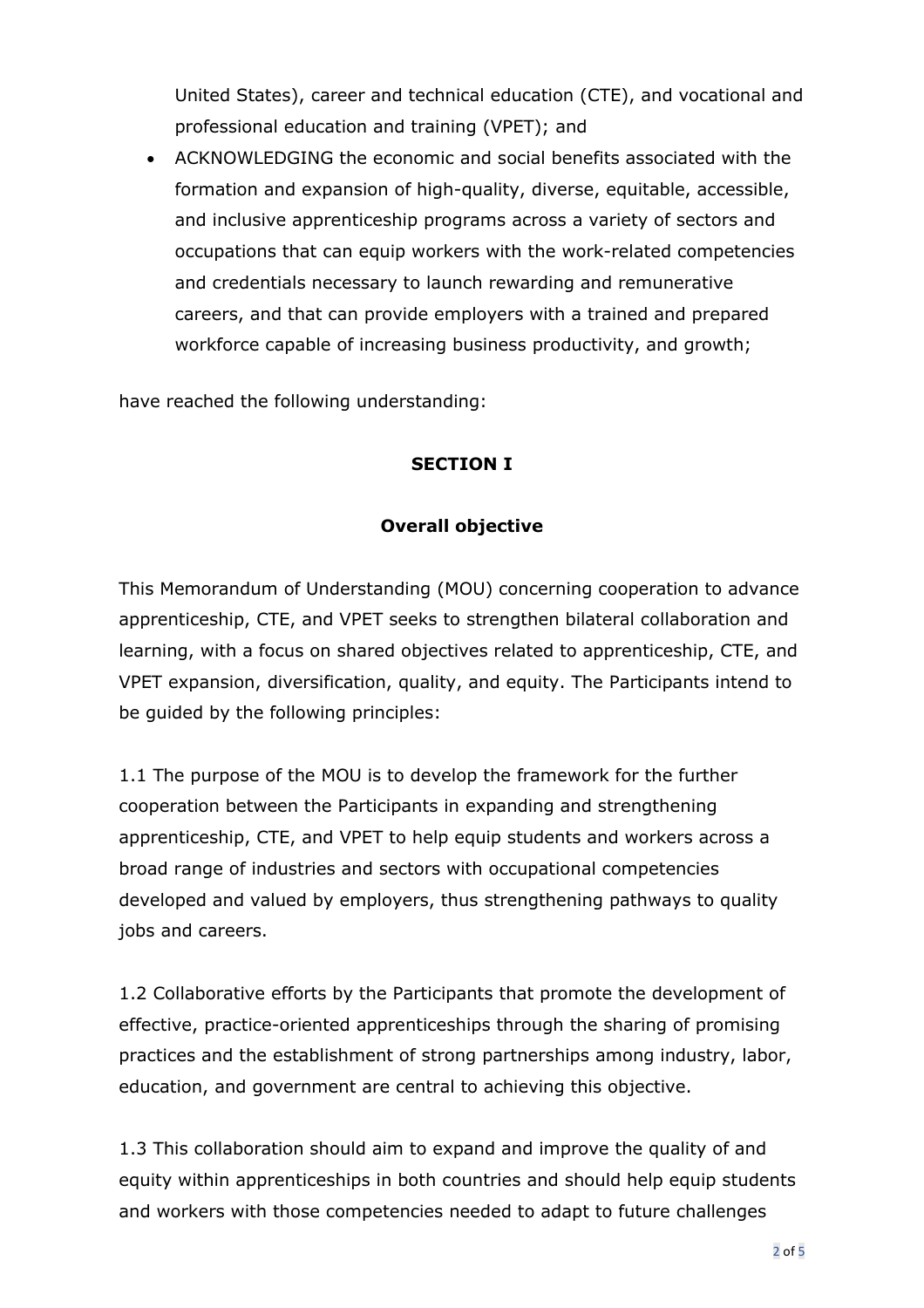that may result from technical, economic, and social developments. Quality apprenticeships help to develop competencies by providing apprentices with mentoring and related technical instruction, an introduction to an occupation's distinctive work processes and techniques, and a well-defined pathway to a job.

1.4 The collaboration should also seek to diversify apprenticeships by accelerating the development and expansion of high-quality apprenticeship programs in occupations and industries where such programs are not currently widespread, and among populations that are currently underrepresented in such programs, including but not limited to women, people of color, persons with disabilities, individuals with caregiving responsibilities, and older workers.

#### **SECTION II**

#### **Content of the cooperation**

The Participants understand that their accumulated previous experiences, expertise, and knowledge with respect to the features of successful apprenticeship, CTE, and VPET programs can serve as a basis for fruitful and constructive dialogue and cooperation in this area. Potential expert visits and consultations with relevant stakeholders in the area of apprenticeships may commence after the signing of the MOU. The Participants intend that dialogue may include a focus on the following topics:

2.1 A proposed structure for an enhanced partnership among industry, labor, education, and government. This may take the form of pilot projects that enhance the apprenticeship system by promoting the value and benefits of apprenticeship programs, with an emphasis on programs that create equitable entry points to quality jobs in multiple sectors and industries.

2.2 Encouraging the adoption of measures that increase diversity, inclusion, accessibility, and equity in apprenticeship programs, and that protect apprentices from discrimination, harassment, and intimidation.

With respect to the national vocational education system in the Republic of Austria, the Participants intend for cooperation pertaining to the classroom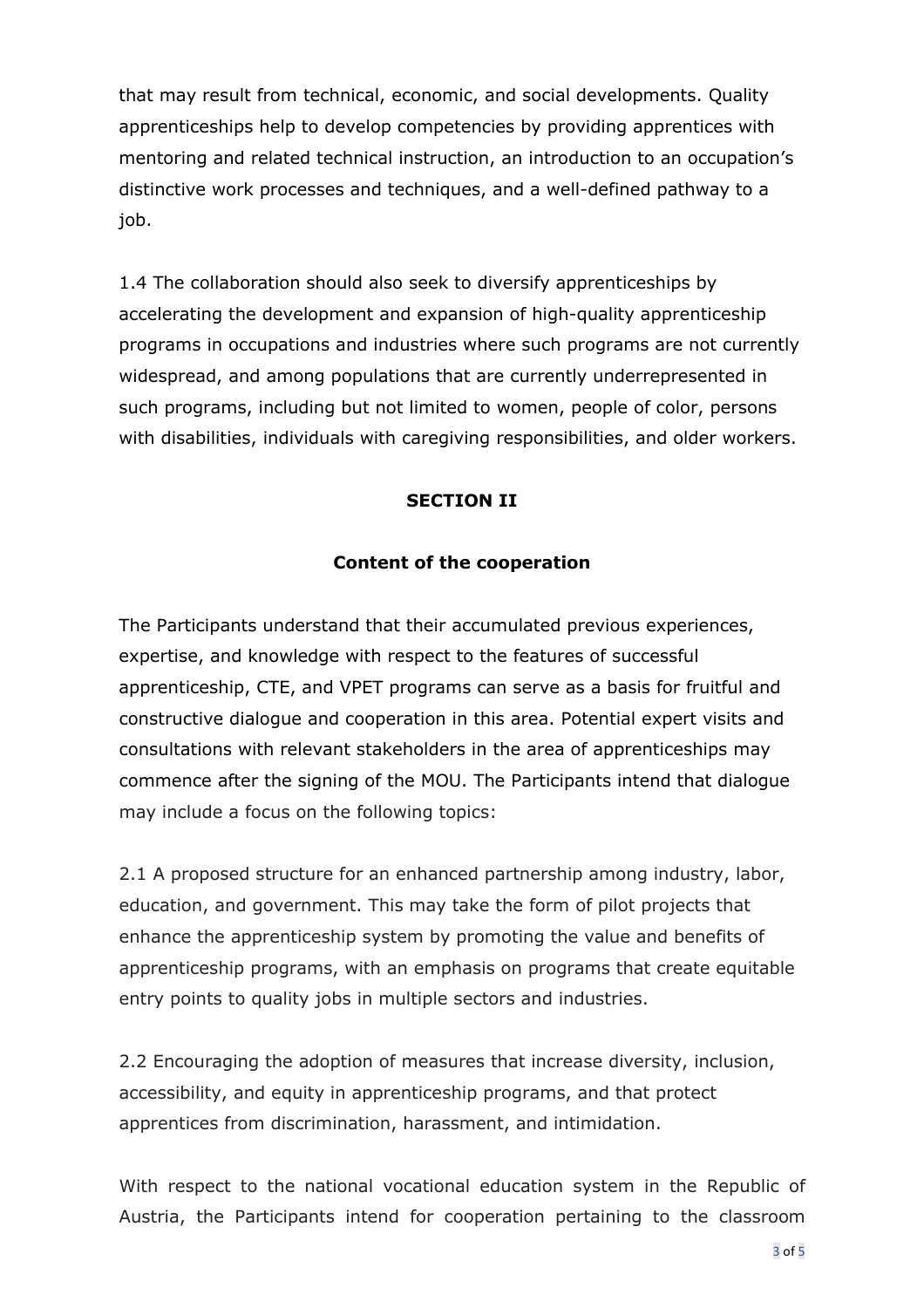instruction aspect of apprenticeship training - as delivered by compulsory technical and vocational schools – as well as cooperation pertaining to schools for intermediate and higher vocational education and autonomous universities of applied sciences to be carried out in accordance with the responsible Federal Ministry of Education, Science and Research.

### **SECTION III**

#### **General Terms**

3.1 This MOU does not constitute a binding international agreement and does not create any legally binding obligations between the Participants under either international or domestic law.

3.2 Cooperation under this MOU commences upon the date of signature and is intended to cease three years following its commencement. Participants may review and decide to continue their cooperation at regular intervals.

3.3 This MOU may be modified by mutual written arrangement of the Participants.

3.4. A Participant may discontinue its participation in this MOU at any time, but should endeavor to provide three months advance written notification to the other Participant of its intent to do so.

3.5 Nothing in this MOU commits the Participants to the expenditure of funds. The Participants intend to bear their own costs associated with the implementation of this MOU. Other sources of funding may be sought to support cooperative programs at the discretion of each Participant and consistent with the policies, procedures, and requirements of the Participants. 3.6 All differences regarding the interpretation or application of this MOU should be settled by mutual consultations between the Participants.

Signed in TBD on [month day], 2022, in the English language.